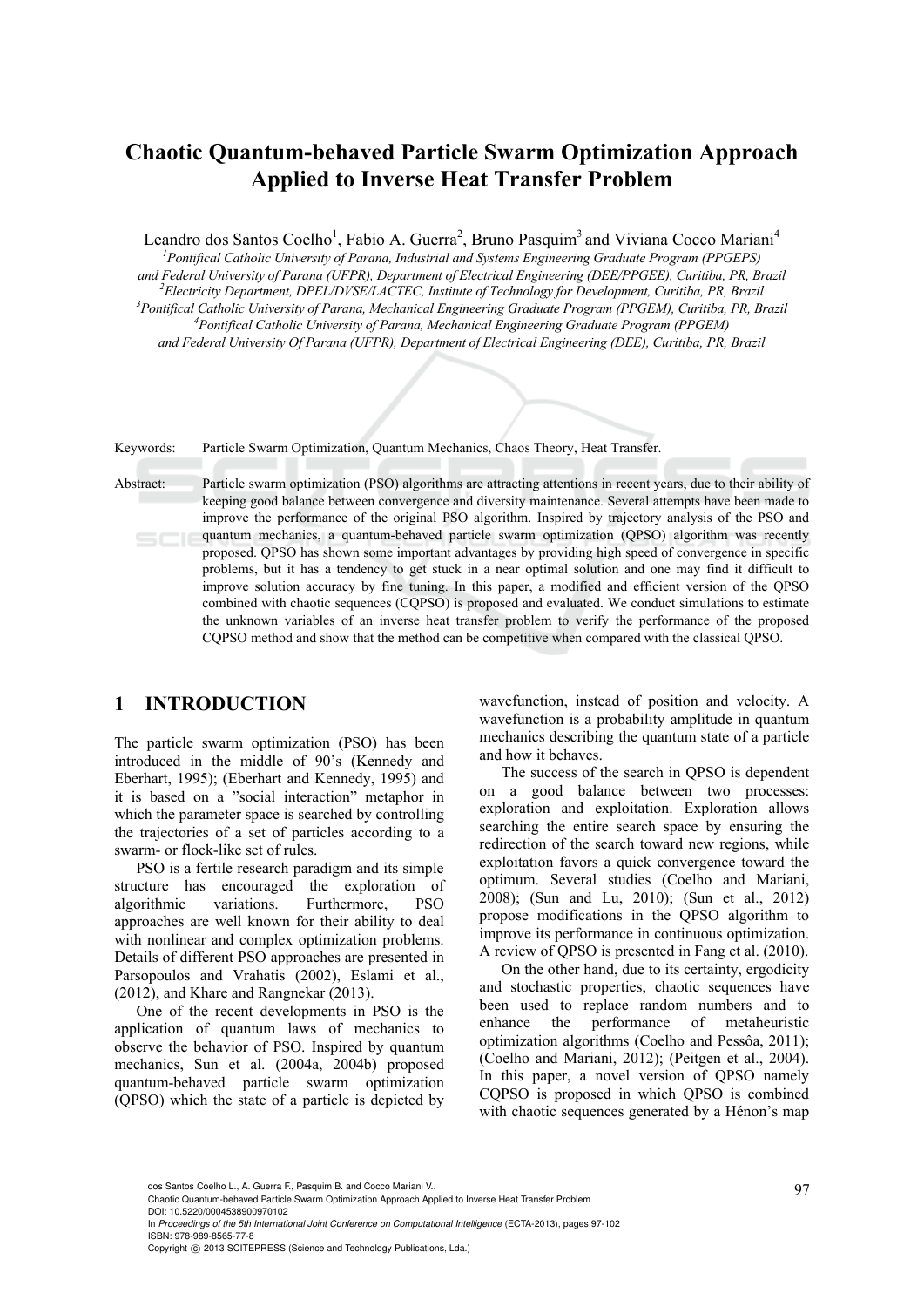(Peitgen et al., 2004) to modify the local attractor strategy. The idea behind the inclusion of chaotic sequences is to facilitate the CQPSO to enhance the global search performance in preventing premature convergence to local minima when compared with the classical PSO and QPSO algorithms.

The goal of this study is to explore and analyze the performance of CQPSO when compared with classical PSO and QPSO estimating accurately the time-varying temperature field. The enthalpy formulation of the heat conduction process utilizes two dependent variables, enthalpy and temperature.

This paper is structured as follows: Basics of PSO approaches are presented in Section 2. Details of the inverse heat transfer problem and its formulation are explained in Section 3. The numerical results and discussions are presented in Section 4. Finally, the conclusions are given in Section 5.

## **2 PSO APPROACHES**

In the next subsections first, a brief overview of the classical PSO and QPSO are provided; and finally, the proposed CQPSO is explained.

**IHN** 

#### **2.1 Classical PSO Algorithm**

The PSO algorithm consists of changing the velocity that accelerates each particle (potential solutions) toward its *pbest* (personal best) and *gbest* (global best) locations. The procedure for implementing the global version of classical PSO is given by the following steps:

*Step 1: Initialization of Swarm Positions and Velocities*: Initialize a population (array) of particles with random positions and velocities in the *n* dimensional problem space using uniform dimensional problem space using uniform probability distribution function.

*Step 2: Evaluation of Particle's Fitness*: Evaluate each particle's fitness value.

*Step 3: Comparison to pbest (personal best)*: Compare each particle's fitness with the particle's *pbest*. If the current value is better than *pbest*, then set the *pbest* value equal to the current value and the *pbest* location equal to the current location in *n*dimensional space.

*Step 4: Comparison to gbest (global best)*: Compare the fitness with the population's overall previous best. If the current value is better than *gbest*, then reset *gbest* to the current particle's array index and value.

*Step 5: Updating of each Particle's Velocity and* 

*Position*: Change the velocity,  $v_i$ , and position of the particle,  $x_i$ , according to equations (1) and (2):

$$
v_i(t+1) = w \cdot v_i(t) + c_1 \cdot ud \cdot [p_i(t) - x_i(t)] +c_2 \cdot Ud \cdot [p_g(t) - x_i(t)]
$$
 (1)

$$
x_i(t+1) = x_i(t) + \Delta t \cdot v_i(t+1)
$$
\n(2)

where  $i=1,2,...,N$  indicates the number of particles of population (swarm);  $t=1,2,...,t_{max}$ , indicates the generations (iterations);  $v_i = [v_{i1}, v_{i2}, ..., v_{in}]^T$  stands for the velocity of the *i*-th particle,  $x_i = [x_{i1}, x_{i2}, \dots, x_{in}]^T$  stands for the position of the  $i$ -th particle of population,  $p_i = [p_{i1}, p_{i2}, \dots, p_{in}]$ <sup>T</sup> represents the best previous position of the *i*-th particle. The inertia weight *w*  plays the role of balancing the global and local searches. Parameter  $c_1$  represents the "selfcognition" that pulls the particle to its own historical best position, helping explore local niches and maintaining the diversity of the swarm. Parameter  $c_2$ represents the "social influence" that pushes the swarm to converge to the current globally best region, helping with fast convergence. In other words, positive constants  $c_1$  and  $c_2$  are the cognitive and social components, respectively (Ratnaweera et al., 2004). Index *g* represents the index of the best particle among all the particles in the swarm. Variables *ud* and *Ud* are two random numbers generated in the range  $[0,1]$ . Equation (2) represents the position update, according to its previous position and its velocity, considering  $\Delta t = 1$ .

*Step 6: Repeating the evolutionary cycle*: Return to *Step 2* until a stop criterion is met, usually a sufficiently good fitness or a maximum number of generations.

### **2.2 QPSO Algorithm**

In the quantum model of a PSO called here QPSO, the state of a particle is depicted by wavefunction  $\psi(x, t)$  (Schrödinger equation), instead of position and velocity of classical PSO. The probability of the particle's appearing in position  $x_i$  from probability density function  $|\psi(x,t)|^2$ , the form of which depends on the potential field the particle lies. Employing the Monte Carlo method, the particles move according to the following iterative equation (Sun et al., 2004a; 2004b):

$$
\begin{cases} x_{i,j}(t+1) = p_i(t) + \beta \cdot | \text{Mbest}_j(t) - x_{i,j}(t) | \cdot \ln(1/u), \text{ if } k \ge 0.5\\ x_{i,j}(t+1) = p_i(t) - \beta \cdot | \text{Mbest}_j(t) - x_{i,j}(t) | \cdot \ln(1/u), \text{ if } k < 0.5 \end{cases} (3)
$$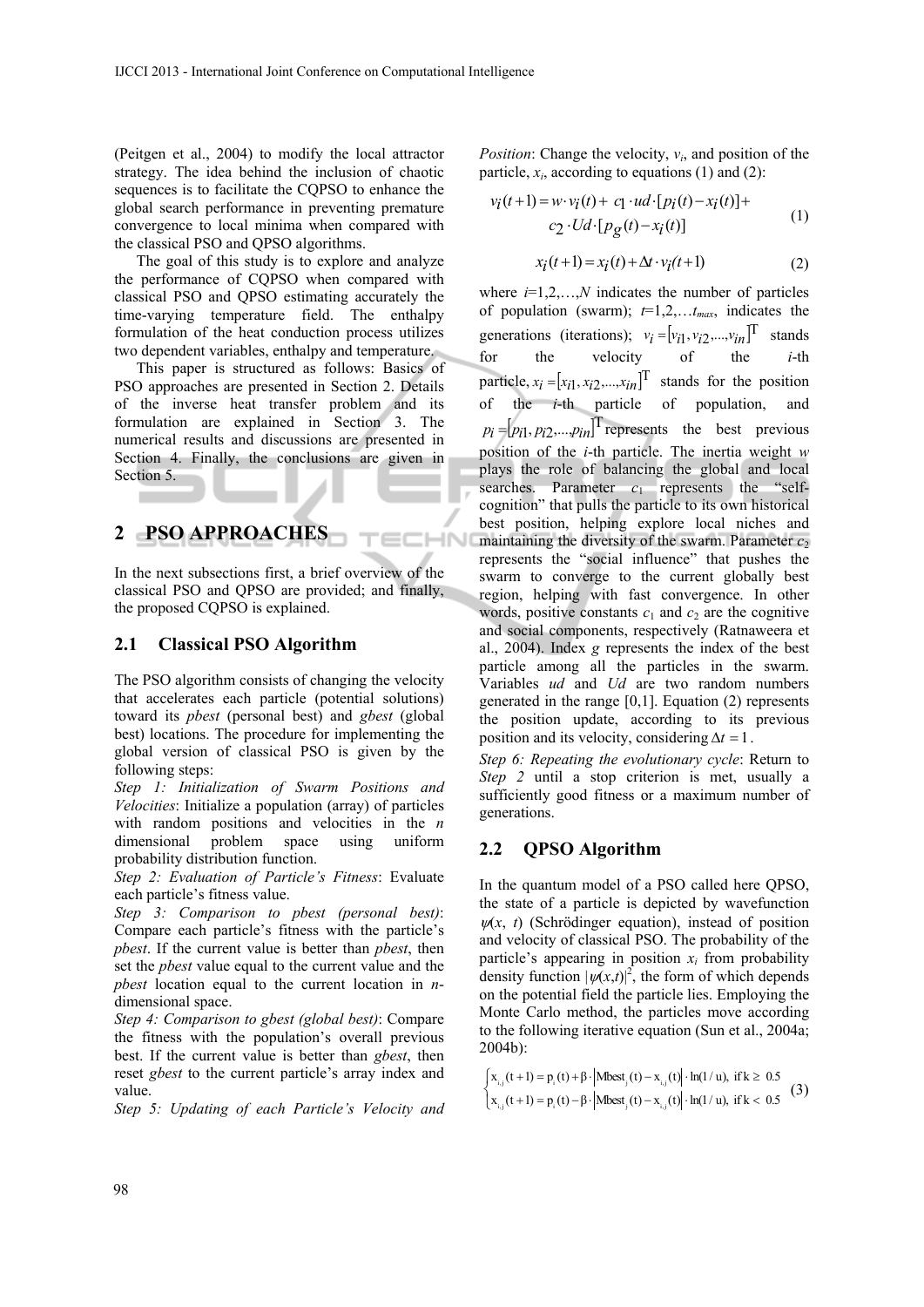where  $x_{i,j}(t+1)$  is the position for the *j*-th dimension of *i-*th particle in *t-*th generation (iteration); *Mbestj*(*t*) is the global point called *Mainstream Thought* or *Mean Best* (*Mbest*) for the *j*-th dimension;  $\beta$  is a design parameter called contraction-expansion coefficient; *u* and *k* are values generated according to a uniform probability distribution in range [0,1]; and  $p_i(t)$  is local point (local attractor) defined in (Clerc and Kennedy, 2002). The *Mainstream Thought* or *Mean Best* (*Mbest*) is defined as the mean of the *pbest* positions of all particles and it given by

$$
Mbest_j(t) = \frac{1}{N} \sum_{j=1}^{N} p_{g,j}(t) \,,
$$
 (4)

where *g* represents the index of the best particle among all the particles' swarm in *j*-th dimension. In this case, it is adopted

$$
p_i(t) = \frac{c_1 \cdot p_{k,i} + c_2 \cdot p_{g,i}}{c_1 + c_2},
$$
 (5)

where  $p_{ki}$  (*pbest*) represents the best previous *i*-th position of the *k*-th particle and  $p_{g,i}$  (*gbest*) represents the *i*-th position of the best particle of the population. In the same form that the classical PSO, constants  $c_1$  and  $c_2$  are the cognitive and social components, respectively. The procedure for implementing the QPSO is given by the following steps (Sun et al., 2004a, 2004b):

*Step 1: Initialization of Swarm Positions*: Initialize a population (array) of particles with random positions in the *n* dimensional problem space using a uniform probability distribution function.

*Step 2: Evaluation of Particle's Fitness*: Evaluate the fitness value of each particle.

*Step 3: Comparison of each Particle's Fitness with its Pbest (personal Best)*: Compare each particle's fitness with the particle's *pbest*. If the current value is better than *pbest*, then set a novel *pbest* value equals to the current value and the *pbest* location equals to the current location in *n-*dimensional space.

*Step 4: Comparison of each Particle's Fitness with its Gbest (global best)*: Compare the fitness with the population's overall previous best. If the current value is better than *gbest*, then reset *gbest* to the current particle's array index and value.

*Step 5: Updating of Global Point*: Calculate the *Mbest* using equation (4).

*Step 6: Updating of Particles' Position*: Change the position of the particles using equations (3) and (5).

*Step 7: Repeating the Evolutionary Cycle*: Loop to *Step 2* until a stopping criterion is met. In this paper,

it is adopted a maximum number of iterations (generations).

#### **2.3 The Proposed CQPSO Algorithm**

Recently, some applications of chaotic sequences in PSO and its variations have been investigated by the literature (Chuang et al., 2011; Mukhopadhyay and Banerjee, 2012; Yang et al., 2012; Wang et al., 2011; Coelho and Lee, 2008; Acharjee and Goswami, 2010; Araujo and Coelho, 2008). Numerous examples and statistical results show that some chaotic sequences applied to PSO are able to increase the algorithm-exploitation capability in the search space and enhance its convergence rate.

An interesting dynamic system evidencing chaotic behavior is the Hénon's map. Hénon (1976) introduced this map as a simplified version of the Poincaré map of the Lorenz system (Lorenz, 1963), whose equation is given by:

$$
y_1(t) = 1 - a \cdot (y_1(t-1))^2 + y_2(t-1)
$$
  

$$
y_2(t) = b \cdot y_1(t-1)
$$
 (7)

where *t* is the iteration number. The map depends on two parameters, *a* and *b*. The Hénon's map is used in this work for  $a=1.4$  and  $b=0.3$ . The adopted values for *a* and *b* for which the Hénon's map has a strange attractor (details in Cao and Kirik, 2000).

This work proposes the CQPSO, a combination of classical QPSO and the Hénon's map sequences are represented by modification of  $c_1$  and  $c_2$  values. Furthermore, in CQPSO design, another Hénon's map using the same equations (6) and (7) where  $y_2 \in [-0.3854, 0.3819]$  are used to generate the variables  $h_1(t)$  and  $h_2(t)$  normalized in the range [0.001, 1]. The initial value of  $y_2(t)$  and  $y_2(t-1)$ are given by random numbers generated in the range [0,1] in each run of CQPSO.

In the CQPSO approach, the parameters  $c_1$  and  $c_2$ used in the equation (5) are substituted by  $h_1(t)$  and  $h_2(t)$ , respectively, and equation (8) is employed in *Step 6*. In this case, it is adopted

$$
p_i(t) = \frac{h_1(t) \cdot p_{k,i} + h_2(t) \cdot p_{g,i}}{h_1(t) + h_2(t)},
$$
\n(8)

### **3 PHYSICAL PROBLEM**

To solve inverse heat transfer problem (IHTP) there are several optimization techniques, allowing the determination of more than one thermo-physical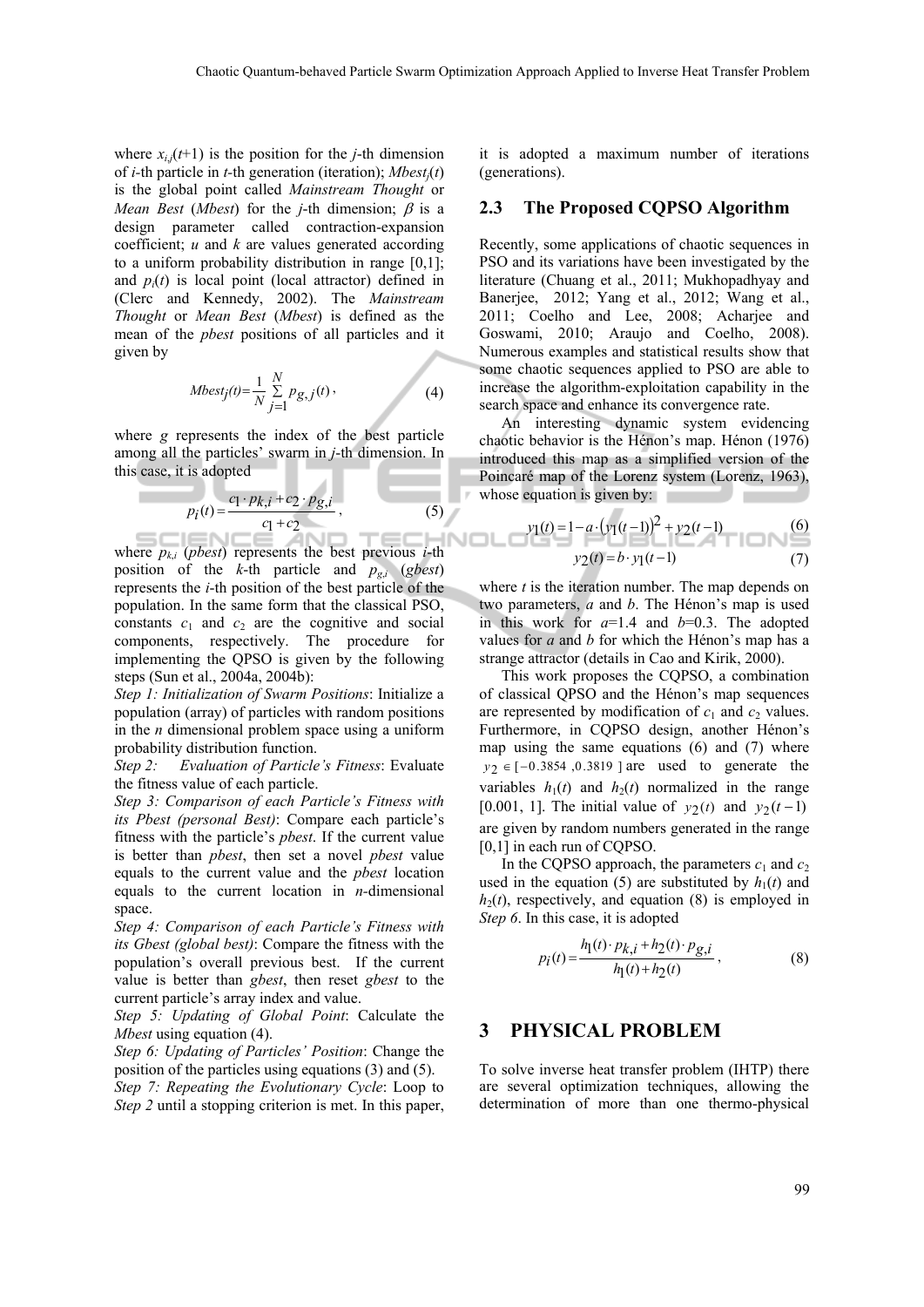property and the understanding of complex materials (Da Silva et al., 2009). Unlike the conventional techniques, the resolution of the IHTP permits the determination of more than one thermo-physical property and the understanding of complex materials.

Nonlinear heat conduction problem, involving phase change, without internal heat generation, can be described by

$$
\frac{\partial H}{\partial t i} = \vec{\nabla} \Big[ k(T) \vec{\nabla} T \Big],\tag{9}
$$

where  $k$  (W/m<sup>o</sup>C) is the apparent thermal conductivity,  $T({}^{\circ}C)$  is the temperature, and *ti* (s) is the time (Scheerlinck et al., 2001). The present work considers one-dimensional geometry in rectangular coordinates, simulating a product slab. The initial condition associate to equation (9) is given by

$$
T(xc, ti) = T_0(xc); ti = t_0, xc \in [0, L],
$$
 (10)

where  $T_0$  ( $\rm{^o}$ C) is known temperature in initial time obtained through of experiment,  $t_0$  (s) is initial time. In the surface  $(xc=0)$  the convective condition is considered,

$$
-k(T)\frac{\partial T}{\partial x} = h(T - T_{\infty}); x = 0, \, \text{if } \ge 0,\tag{11}
$$

where  $T_{\infty}$  (°C) is the ambient temperature, *h*  $(W/m^{20}C)$  is the surface heat transfer coefficient, and  $\hat{L}$  is the half length in *x* direction. The boundary condition used in the center of the product slab  $(xc=L)$  was the classical zero flux, which is expressed by

$$
k(T)\frac{\partial T}{\partial x c} = 0 \; ; \; xc = L, \; ti \ge 0. \tag{12}
$$

Due to the characteristics of the mathematical problem, the simpler finite difference technique can be used for the solution of that partial differential equation. Knowing the food geometry and physical properties, as the boundary and initial conditions, enables one to solve the equations (9)-(12), thus determining the transient temperature distribution in the food. This kind of problem is called a direct problem. If any of these magnitudes or a combination of them is unknown, but experimental data are available on the temperature measured inside and/or on the external surface of the food, one has an inverse problem that allows one to determine the unknown magnitudes, provided those data contain sufficient information.

For the inverse problem of interest here, the apparent thermal conductivity is regarded as unknown quantity. For the estimation of such parameters, we consider known transient

temperature measurements  $\tau_n$  (<sup>o</sup>C) taken at the center node of the food. Thus, in this work is desired to minimize the difference between experimental and predicted temperatures. Mathematically optimization problem to solve is:

$$
\text{Min } f(k) \tag{13}
$$

where the objective function  $f$  (fitness function) is given by

$$
f(k) = \sqrt{\frac{\sum_{t=1}^{N_s} [t_n^t - T_n^t(k)]^2}{N}} \,,\tag{14}
$$

where  $T_n$  ( ${}^{\circ}$ C) is the temperature of the product at node central calculated numerically by finite difference method and *Ns* is the number of samples. It was proposed the use of a nonlinear function dependent of temperature to thermal conductivity,

$$
k = \begin{cases} A_1 \exp(1/T), T < -1, \\ A_2 T + A_3, T \ge 1. \end{cases}
$$
 (15)

The proposed approach was analyzed for the case in which three parameters,  $A_i$ , were treated as unknowns where the lower and upper boundaries constraints used for them were  $A_1 \in [10^{-10}, 0.05]$ ,  $A_2 \in [-1,1]$  and  $A_3 \in [0,1]$ .

### **4 RESULTS AND DISCUSSION**

In the next subsections first, we applied the PSO approaches to two algebraic test functions. In a next stage, we utilized the PSO approaches for the solution of IHTP.

#### **4.1 Benchmark Functions**

To validate the effectiveness of PSO approaches, two well-known benchmark functions of unconstrained minimization problems with 30 dimensions are used.

Rastrigin function has many local minima and maxima, making it difficult to find the global optimum. Rastrigin function is a fairly difficult problem for optimization algorithms due to the large search space and large number of local minima. The Rastrigin function is given by

$$
f_1(x) = \sum_{i=1}^{n} \left[ 10 + x_i^2 - 10\cos(2\pi x_i) \right]
$$
 (16)

with upper and lower bounds given by  $[-5.12, 5.12]$ for each dimension.

Rosenbrock's valley or Rosenbrock function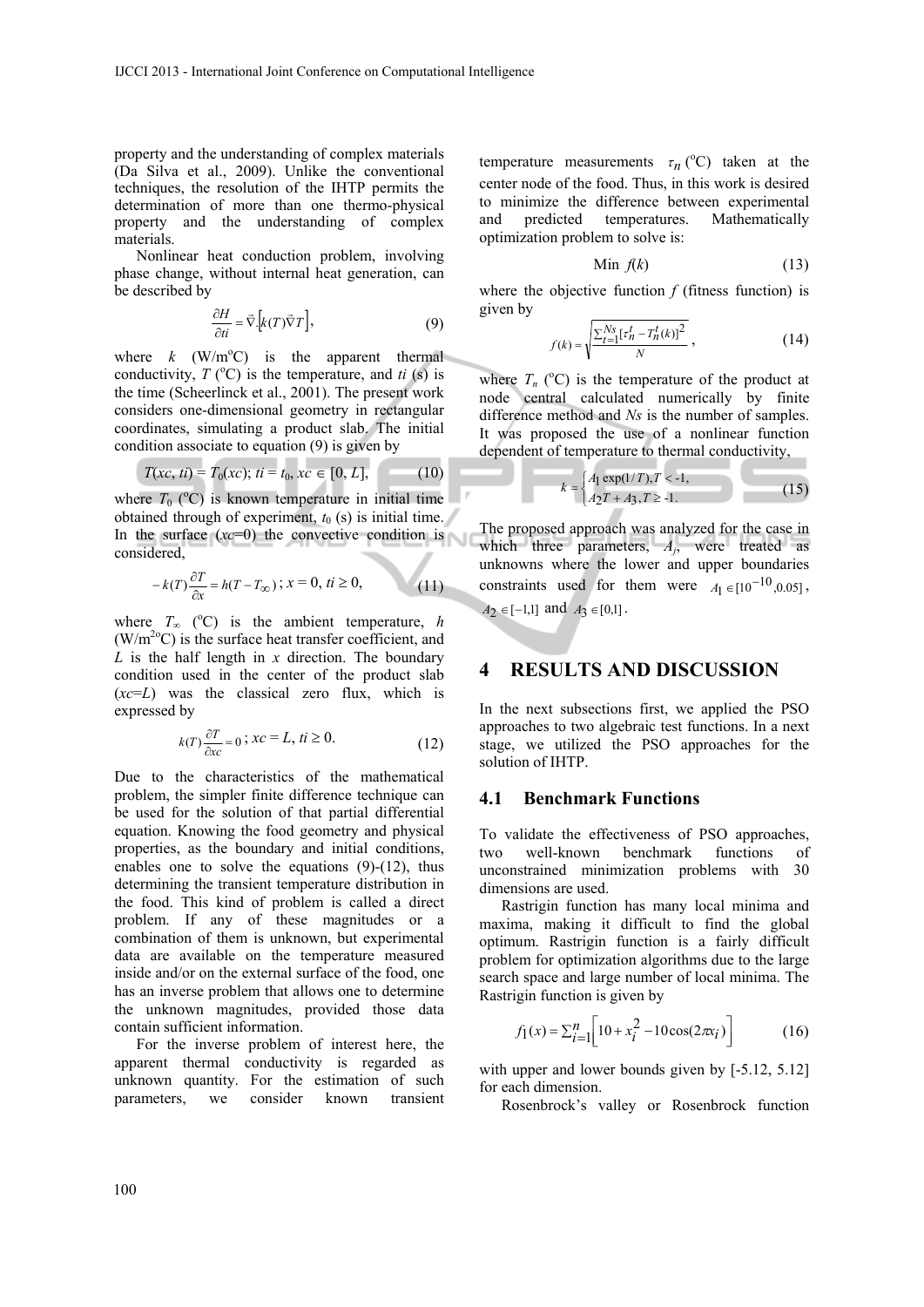мc

(Rosenbrock, 1960) is a classic optimization problem, also known as Banana function. The Rosenbrock function [31] is given

$$
f_2(x) = \sum_{i=1}^{n-1} \left( 100(x_i^2 - x_{i+1})^2 + (x_i - 1)^2 \right) \tag{17}
$$

with upper and lower bounds given by [-30,30] for each dimension. It is important mention here that the Rosenbrock function can be treated as a multimodal problem (Shang and Qiu, 2006). It has a narrow parabolic-shaped deep valley from the perceived local optima to the global optimum. To find the valley is trivial, but to achieve convergence to the global minimum is a difficult task.

The settings adopted in the tested PSO approaches for the benchmarks functions is the swarm size (population size) equal to 50 particles, 30 runs and the stopping criterion is 10,000 generations. In terms of classical PSO,  $c_1 = c_2 = 2.05$ and the inertia factor linear decreasing of 0.9 to 0.4 during the iterations is adopted. QPSO and CQPSO use a linearly decreasing contraction-expansion coefficient  $(\beta)$  is used which starts at 1 and ends at 0.2.

Simulation results presented in Tables 1 and 2 showed that the CQPSO outperform the adopted PSO and QPSO on the basis of mean and standard deviation of the best objective function value of the total runs for the two benchmark functions.

Table 1: Optimization results of  $f_1(x)$  in 30 runs.

| Index                     | <b>PSO</b>          | <b>OPSO</b>          | <b>COPSO</b>         |
|---------------------------|---------------------|----------------------|----------------------|
| Maximum (Worst)           | 0.9803              | 0.9723               | 0.8914               |
| Mean                      | 0.2105              | 0.1603               | 0.1297               |
| Minimum (Best)            | $0.19\times10^{-8}$ | $0.23\times10^{-15}$ | $0.89\times10^{-12}$ |
| <b>Standard Deviation</b> | 0.3272              | 0.7218               | 0.0632               |

| Table 2: Optimization results of $f_2(x)$ in 30 runs. |  |
|-------------------------------------------------------|--|
|-------------------------------------------------------|--|

| Index                     | <b>PSO</b> | <b>OPSO</b> | <b>COPSO</b> |
|---------------------------|------------|-------------|--------------|
| Maximum (Worst)           | 23.7934    | 22.1930     | 22.1185      |
| Mean                      | 42.7117    | 31.3839     | 25.0847      |
| Minimum (Best)            | 23.1006    | 21.0594     | 19.0059      |
| <b>Standard Deviation</b> | 1.5973     | 0.6301      | 0.3421       |

#### **4.2 IHTP Case**

The setup adopted in IHTP for the PSO approaches is the swarm size (population size) equal to 20 particles and the stopping criterion is 100

generations. Optimization results are presented in Table 3. The CQPSO found the best convergence (mean) and best solution (minimum  $f$ ) with  $f =$ 0.4213. The best parameters obtained by tested optimization methods are presented in Table 4 where can be observed that the CQPSO presented a promising  $R^2$  in comparison to the classical PSO. Best result using CQPSO is illustrated by temperature profiles shown in Figure 1.

Table 3: Optimization results of  $f(k)$  in 30 runs.

| Index                 | <b>PSO</b> | <b>OPSO</b> | <b>COPSO</b> |
|-----------------------|------------|-------------|--------------|
| Maximum<br>(Worst)    | 30.9319    | 29.3703     | 29.3252      |
| Mean                  | 18.0494    | 18.0468     | 17.9352      |
| Minimum<br>(Best)     | 0.4889     | 0.4669      | 0.4213       |
| Standard<br>Deviation | 9.4806     | 9.4842      | 8.9836       |

Table 4: Best parameters obtained by methods.

| Index          | <b>PSO</b> | <b>OPSO</b> | <b>COPSO</b> |
|----------------|------------|-------------|--------------|
| A <sub>1</sub> | 0.02610    | 0.02605     | 0.02602      |
| A <sub>2</sub> | $-0.00091$ | $-0.00111$  | $-0.00116$   |
| $A_3$          | 0.6545     | 0.6531      | 0.6637       |
| $R^2$          | 0.9885     | 0.9898      | 0.9912       |
| f(k)           | 0.4658     | 0.4469      | 0.4213       |

### **5 CONCLUSIONS**

Simulation results demonstrate the feasibility and validity of the proposed CQPSO in terms of solution quality when compared with the classical PSO and QPSO algorithms in the IHTP and also two wellknow benchmark functions.

CQPSO may be a promising and viable tool to deal with complex inverse heat problems. The future work includes the studies on how to improve the proposed CQPSO in terms of the self-tuning of control parameters. Furthermore, more extensive experimentation, hypothesis tests and statistical significance tests to compare different optimization approaches with CQPSO will be carried out to different case studies.

### **REFERENCES**

Acharjee, P. and Goswami, S. K. (2010). Chaotic particle